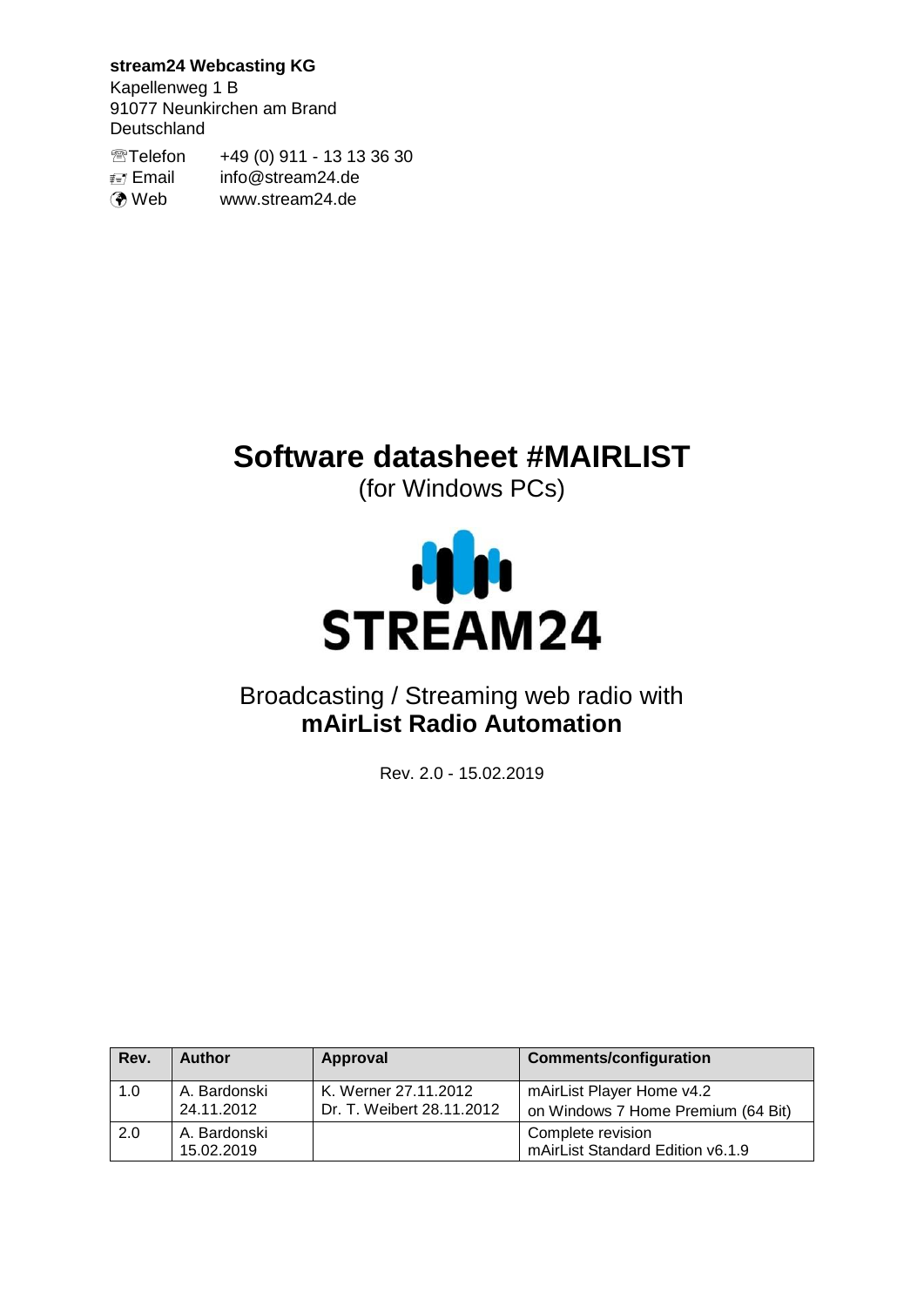## **Introduction**

mAirList Radio Automation enjoys great popularity among terrestrial radio stations as well as on the Internet among web radio producers.

The software includes many functions that enable the automated broadcasting and professional operation of your radio station.

mAirList supports MP3 live streaming to Icecast as well as Shoutcast v1 / v2 servers. There are several editions of this automation software. We limit ourselves to the scope of functions of the "Standard Edition".

Step by step we will show next how you can use this program to create your own radio program.

## **1. Software download and installation**

1.1 Download mAirList Radio Automation for installation

Follow this link:

## **<https://www.mairlist.com/en/download/?ref=stream24PDF>**

Download the current version (file: mAirList -...- setup.exe), start the installation process and select "Create a desktop shortcut" during setup:

| Setup - mAirList                                                                                           |      |        | $\times$ |
|------------------------------------------------------------------------------------------------------------|------|--------|----------|
| <b>Select Additional Tasks</b><br>Which additional tasks should be performed?                              |      |        |          |
| Select the additional tasks you would like Setup to perform while installing mAirList, then<br>click Next. |      |        |          |
| Create a desktop shortcuti<br>M                                                                            |      |        |          |
|                                                                                                            |      |        |          |
|                                                                                                            |      |        |          |
|                                                                                                            |      |        |          |
|                                                                                                            |      |        |          |
|                                                                                                            |      |        |          |
|                                                                                                            |      |        |          |
|                                                                                                            |      |        |          |
| $<$ Back                                                                                                   | Next | Cancel |          |

Fig. 1: mAirList Setup | Installation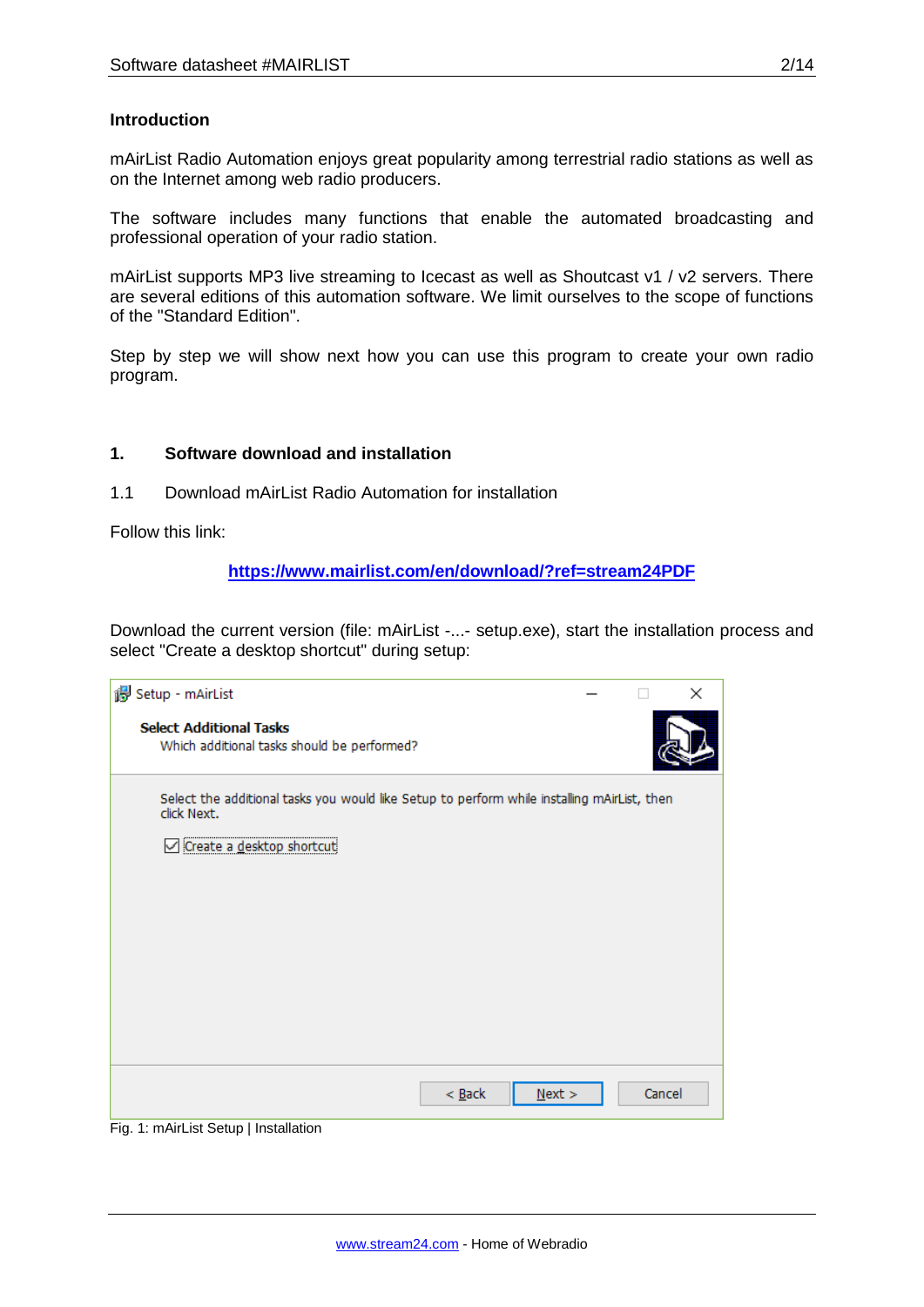## 1.2 Complete mAirList installation



#### 1.3 Don't start mAirList yet

To add graphical elements to the interface, the main mAirList Windows must be closed. So, at this step: **→ Exit**.

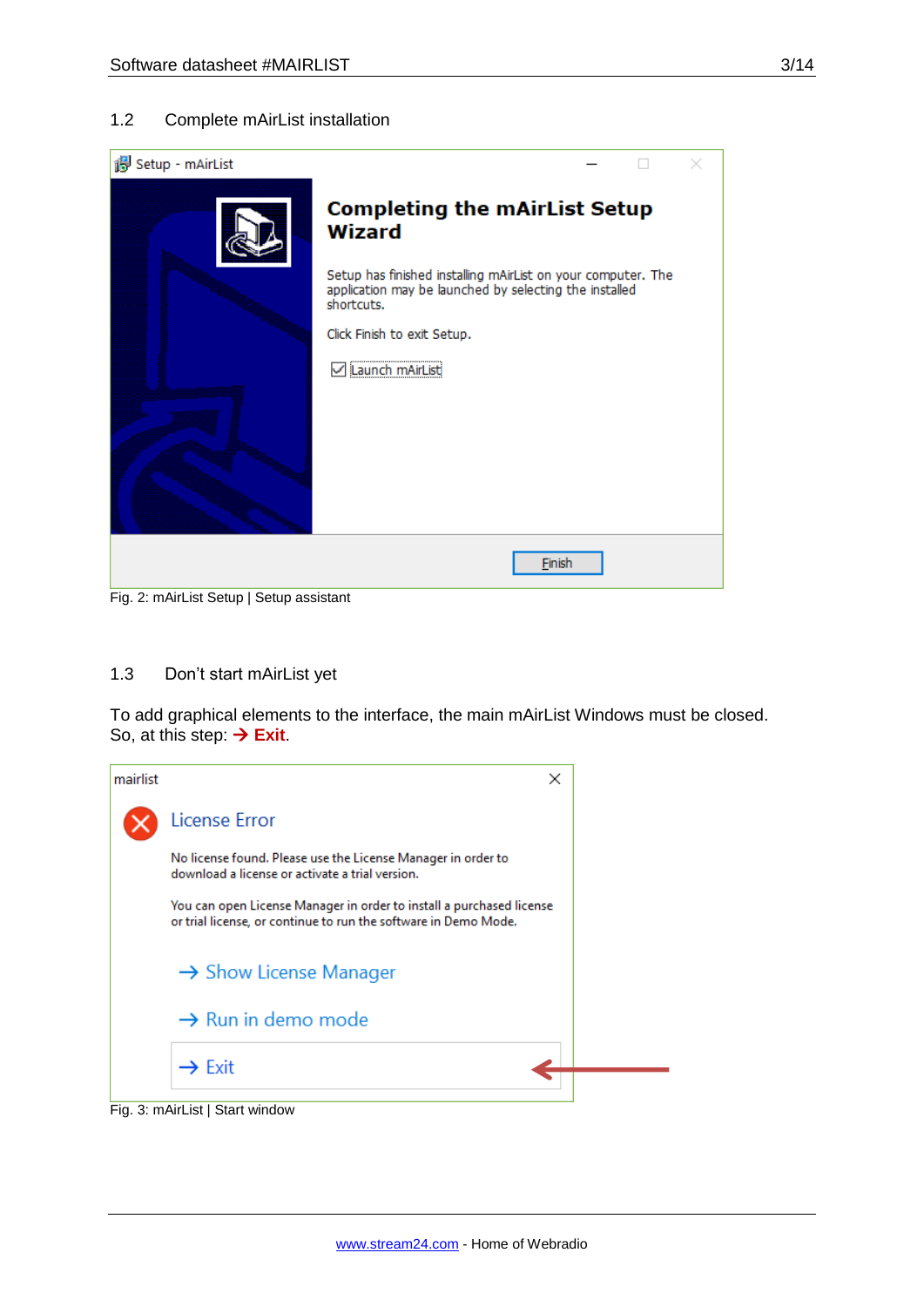## **2. mAirList basic configuration**

## 2.1 mAirList program / app directory

Navigate via the Windows start menu (lower left corner of the screen) to the mAirList program folder and start the "Configuration":



Fig. 4: Section Windows start menu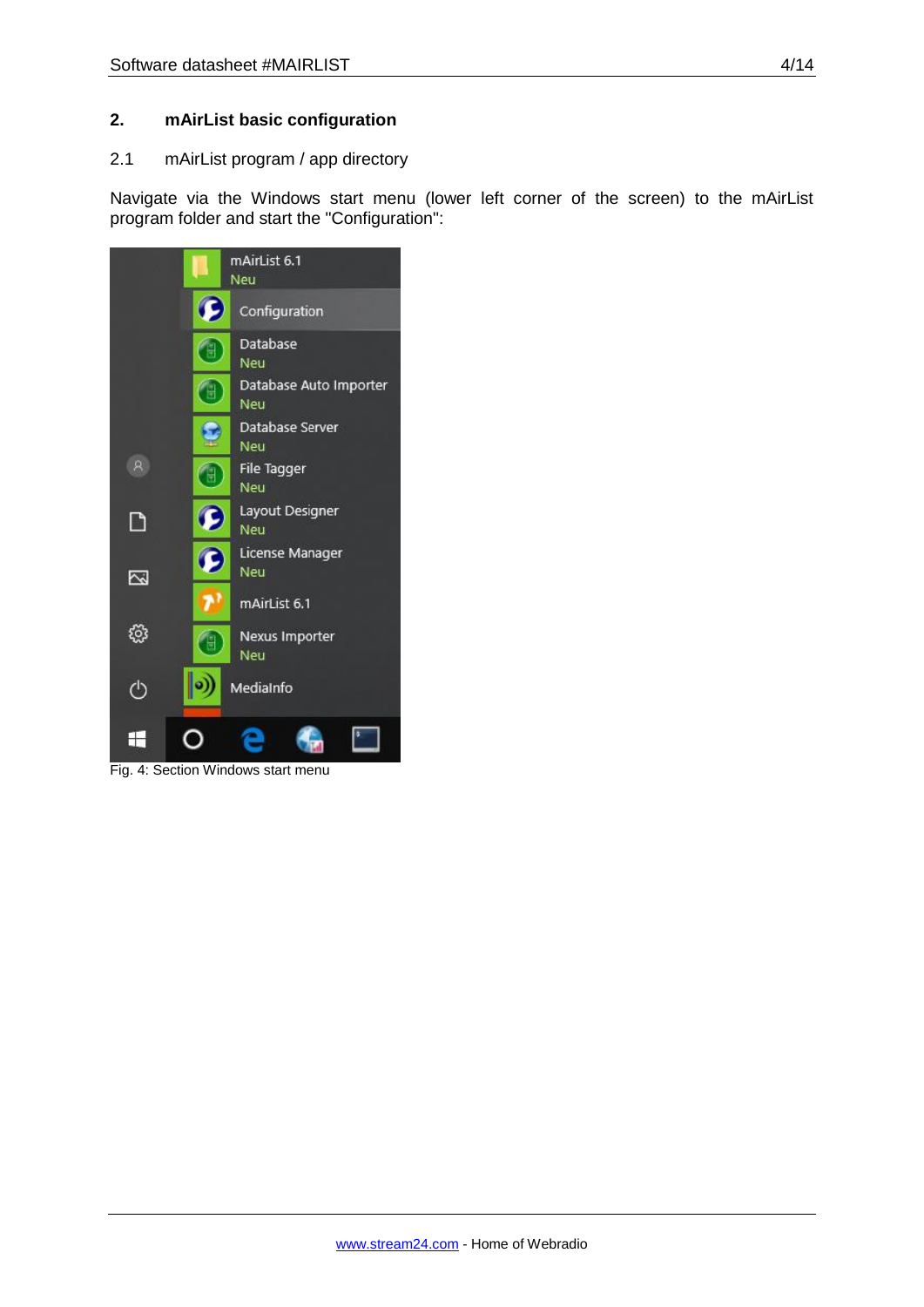First, open the settings for "Audio Devices" and make the following preselection as mentioned in the image and instructions below:

| :-- Welcome<br>$>$ Playlists             | <b>D</b> Load <b>P</b> Save   <b>D</b> Play test sound |                                                           |
|------------------------------------------|--------------------------------------------------------|-----------------------------------------------------------|
| $\angle$ Cartwall                        | Ellis Default devices.                                 |                                                           |
| $>$ GUI                                  | 白 Plavlist 1                                           |                                                           |
| <b>Audio Devices</b><br>> Audio Settings | 白 Player 1                                             |                                                           |
| - Encoder                                | Playback<br>.                                          | Encoder                                                   |
| Remote Control                           | — PFL                                                  | DirectSound: Lautsprecher (Realtek High Definition Audio) |
| <b>Databases</b>                         | 白 Player 2                                             |                                                           |
| <b>Background Scripts</b>                | - Playback                                             | Encoder                                                   |
| - Logging                                | ≔ PFL                                                  | DirectSound: EV2450 (Intel(R) Display-Audio)              |
| - Actions                                | 白 Cartwall                                             |                                                           |
| - Voice Tracking<br>Regionalization      | ON AIR device                                          | Encoder                                                   |
| Stream Monitor                           | - PFI device                                           | DirectSound: Lautsprecher (Realtek High Definition Audio) |
| Miscellaneous                            | 白 Player 1                                             |                                                           |
| > Advanced                               | ON AIR device                                          | Encoder                                                   |
|                                          | <b>PFL</b> device                                      | DirectSound: Lautsprecher (Realtek High Definition Audio) |
|                                          | 白 Player 2                                             |                                                           |
|                                          | ON AIR device                                          | Encoder                                                   |
|                                          | PFL device                                             | DirectSound: Lautsprecher (Realtek High Definition Audio) |
|                                          | 中 Player 3                                             |                                                           |
|                                          | 画 Player without number                                |                                                           |
|                                          | 白 Encoder                                              |                                                           |
|                                          | Playback device                                        | DirectSound: Lautsprecher (Realtek High Definition Audio) |
|                                          | <sup></sup> Mic Input                                  | DirectSound: Mikrofon (Realtek High Definition Audio)     |
|                                          | Line Input                                             | No audio input                                            |
|                                          | Aux Input                                              | No audio input                                            |
|                                          | <b>IEM PEI</b>                                         |                                                           |

Fig. 5: mAirList configuration | Audio Devices

The settings here are necessary for the player and cartwall outputs to be passed to the encoder.

|           | Playlist 1<br>Player $1 \rightarrow$ Playback:<br>Player $2 \rightarrow$ Playback: | Encoder<br><b>Encoder</b>                                  |
|-----------|------------------------------------------------------------------------------------|------------------------------------------------------------|
|           | Cartwall<br>On-Air-Gerät:                                                          | <b>Encoder</b>                                             |
|           | Player 1 $\rightarrow$ On AIR device:<br>Player $2 \rightarrow$ On AIR device:     | <b>Encoder</b><br>Encoder                                  |
| $\bullet$ | Encoder<br>Playback device:                                                        | your soundcard output for playback<br>(speakers/headphone) |
|           | Mic Input:<br>Line Input:                                                          | your soundcard input for microphone<br>No audio input      |
|           |                                                                                    |                                                            |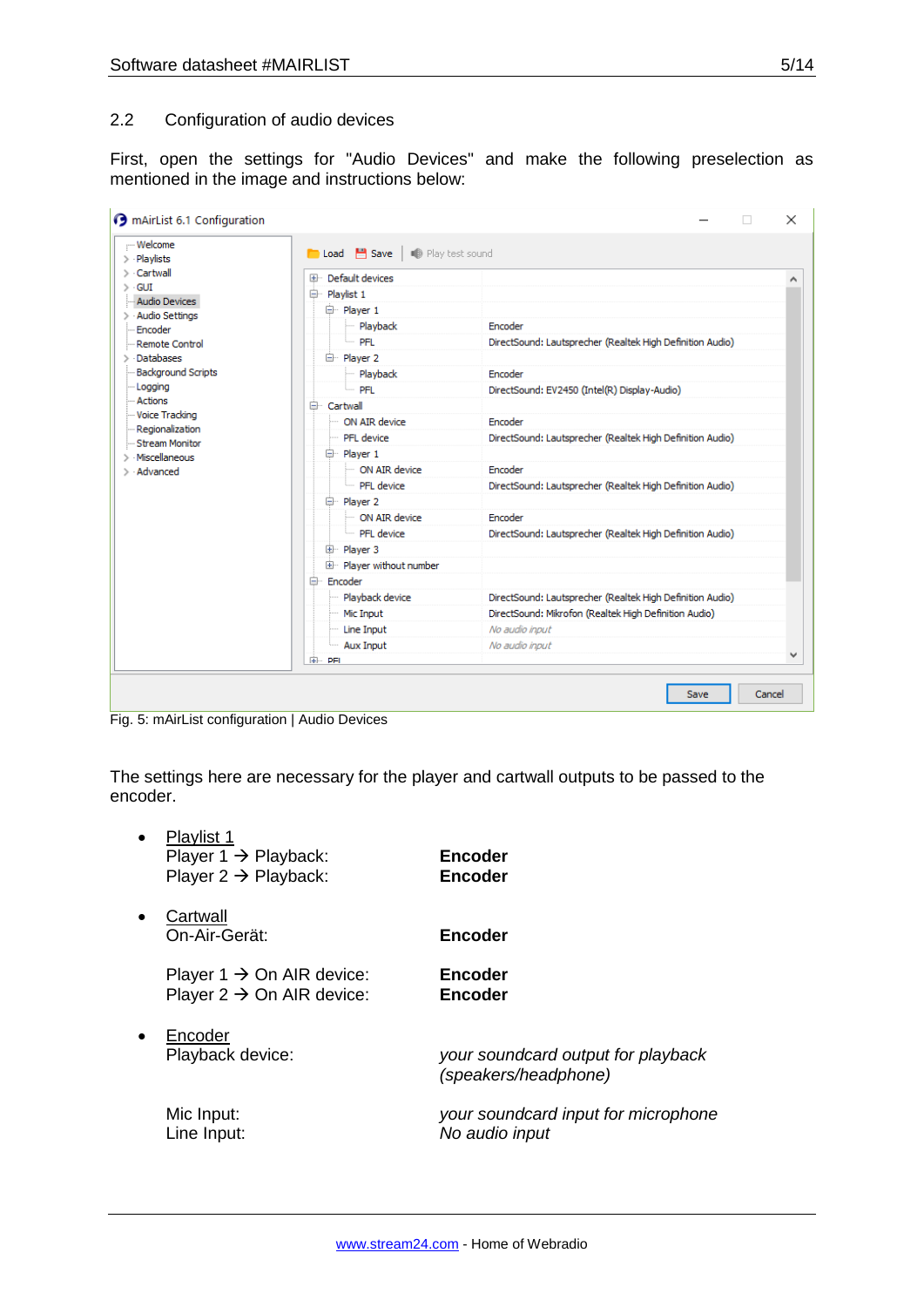Go next to the menu item "GUI" and add under "Screen Objects" the "Streaming encoder status":



Fig. 6: mAirList configuration | GUI

Then select the following two options:



Fig. 7: mAirList configuration | Streaming encoder status

**[Apply] & [OK]**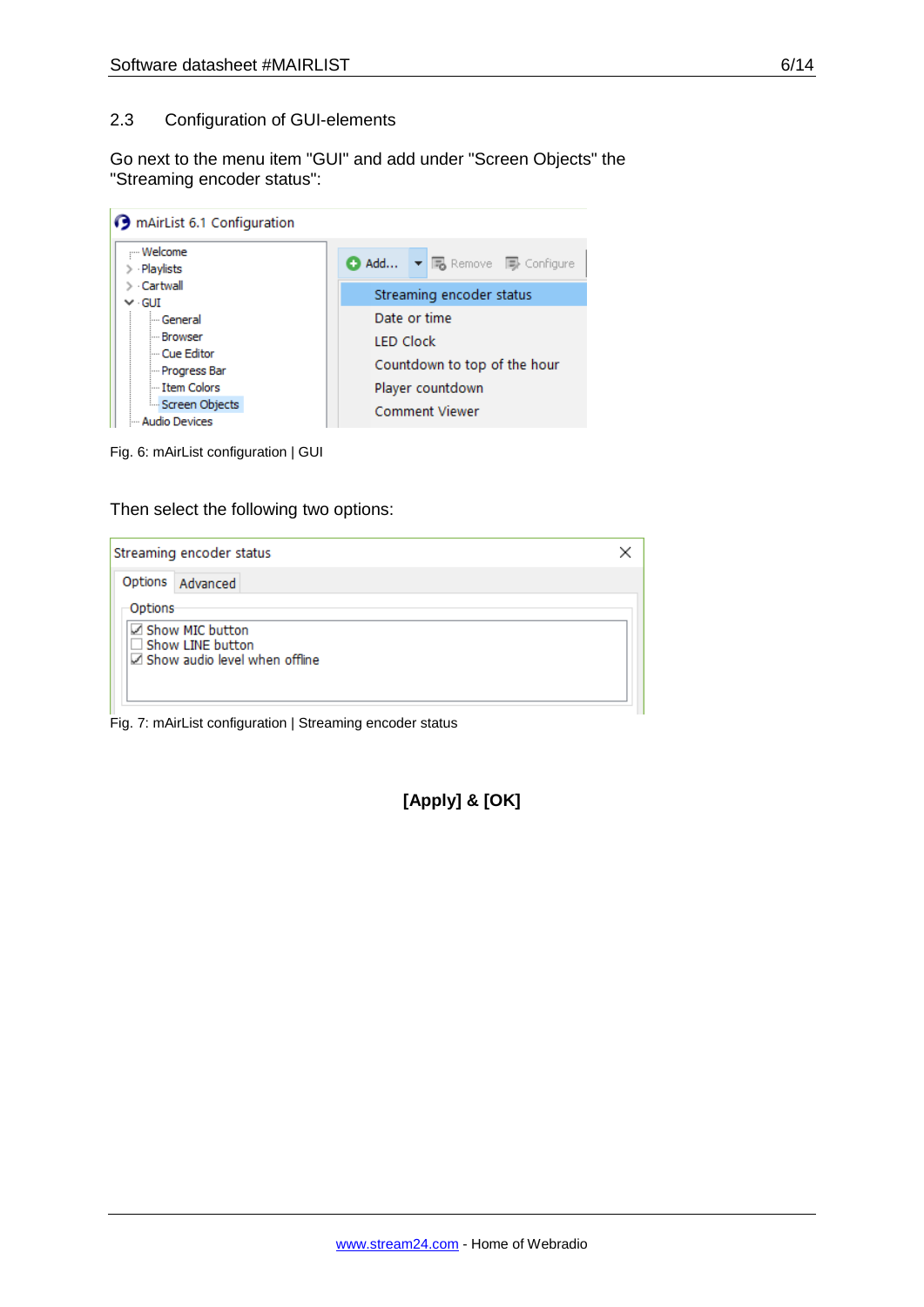We continue the configuration and set up now the MP3 encoder for your streaming server, with stream24 it is an Icecast:

| mAirList 6.1 Configuration                                                                           |                                                                                                               |
|------------------------------------------------------------------------------------------------------|---------------------------------------------------------------------------------------------------------------|
| - Welcome<br>$>$ Playlists                                                                           | Connections<br>Options Sound Processing                                                                       |
| > Cartwall<br>$\vee$ GUI                                                                             | ● Add ▼ 喝 Remove ■ Configure                                                                                  |
| - General<br>l--- Browser<br>-- Cue Editor<br>- Progress Bar<br>Item Colors<br><b>Screen Objects</b> | Shoutcast<br><b>Icecast</b><br>Integrated Streaming Server<br>Record to file<br>Additional local audio output |
| - Audio Devices<br><b>Audio Settings</b><br>Encoder<br>: <mark>.</mark><br>Remote Control            |                                                                                                               |

Fig. 8: mAirList configuration | encoder connections

• Tab "Connections"  $\rightarrow$  Add "Icecast"

Another window opens which we present on the next page.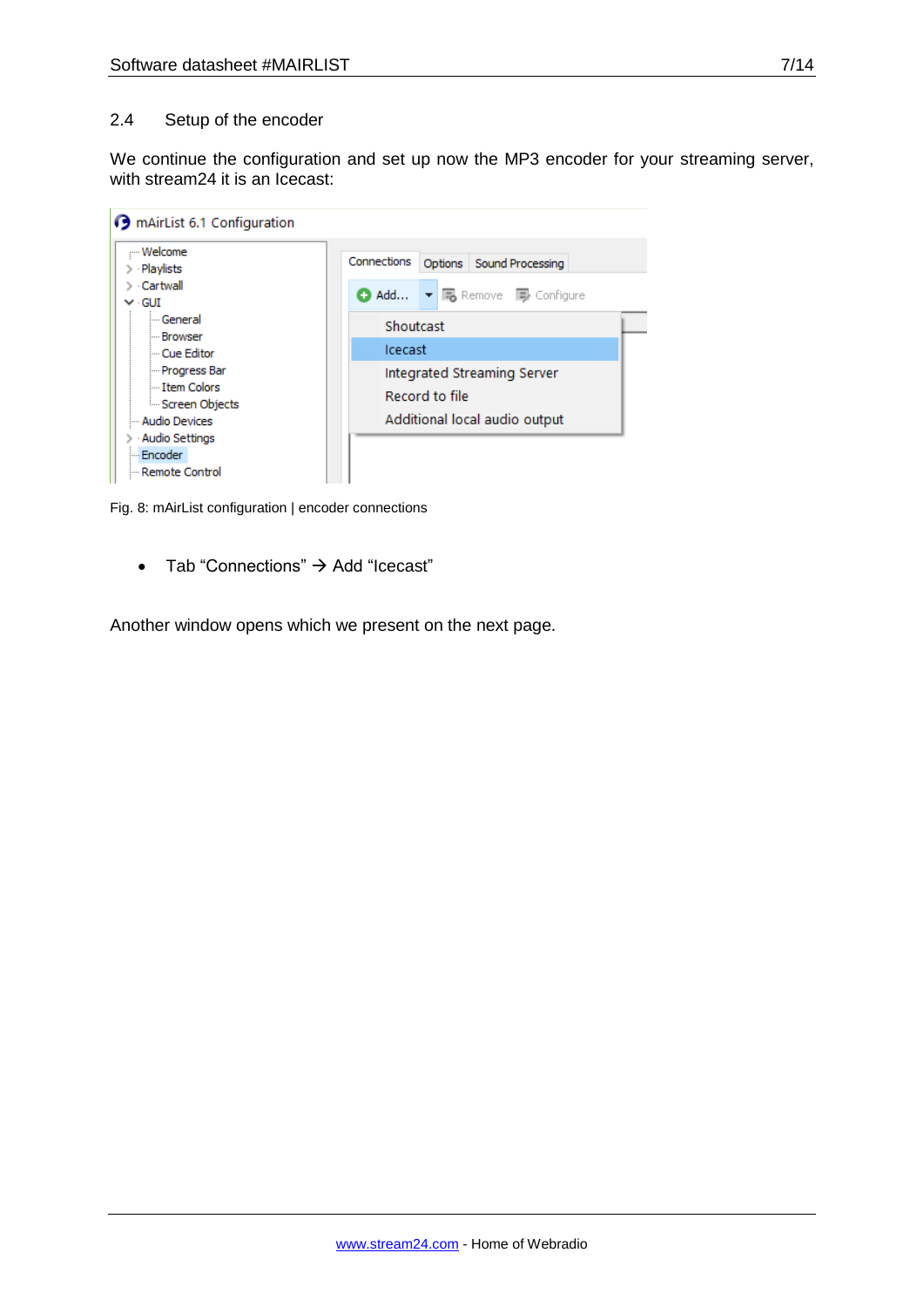## 2.4.1 Enter of server data

| Configure Encoder Connection          |                                                                          | × |  |  |  |  |  |
|---------------------------------------|--------------------------------------------------------------------------|---|--|--|--|--|--|
|                                       | Server Metadata Sound Processing Advanced                                |   |  |  |  |  |  |
| <b>Connection Parameters</b>          |                                                                          |   |  |  |  |  |  |
| Host name or IP:                      | rs1.stream24.net                                                         |   |  |  |  |  |  |
| Port:                                 | 8100                                                                     |   |  |  |  |  |  |
| User (optional):                      | source                                                                   |   |  |  |  |  |  |
| Password:                             |                                                                          |   |  |  |  |  |  |
| Mount point:                          | /live.mp3                                                                |   |  |  |  |  |  |
| Stream Format                         |                                                                          |   |  |  |  |  |  |
| Audio Format:                         | MP3                                                                      |   |  |  |  |  |  |
| Bit rate:                             | 128                                                                      |   |  |  |  |  |  |
| Mode:                                 | joint stereo                                                             |   |  |  |  |  |  |
| Encoder options:                      |                                                                          |   |  |  |  |  |  |
| Settings                              |                                                                          |   |  |  |  |  |  |
|                                       | ÷<br>Seconds between connect attempts and checks:<br>5                   |   |  |  |  |  |  |
|                                       | $\div$<br>Seconds before trying to re-establish a lost connection:<br>10 |   |  |  |  |  |  |
|                                       | $\div$<br>Retrieve listener count<br>30                                  |   |  |  |  |  |  |
| □ Do not stream, only count listeners |                                                                          |   |  |  |  |  |  |
|                                       |                                                                          |   |  |  |  |  |  |
|                                       | Cancel<br>OK<br>Apply                                                    |   |  |  |  |  |  |

Fig. 9: mAirList configuration | server data

 Enter your individual stream data in the fields **Host name or IP**, **Port**, **Password** and **Mount point**.

Your personal stream24 server data can be found in the customer area under "Server administration | Server configuration ".

 For the area **Stream Format** accept the values shown above: MP3, 128, joint stereo.

## **[Apply] & [OK]**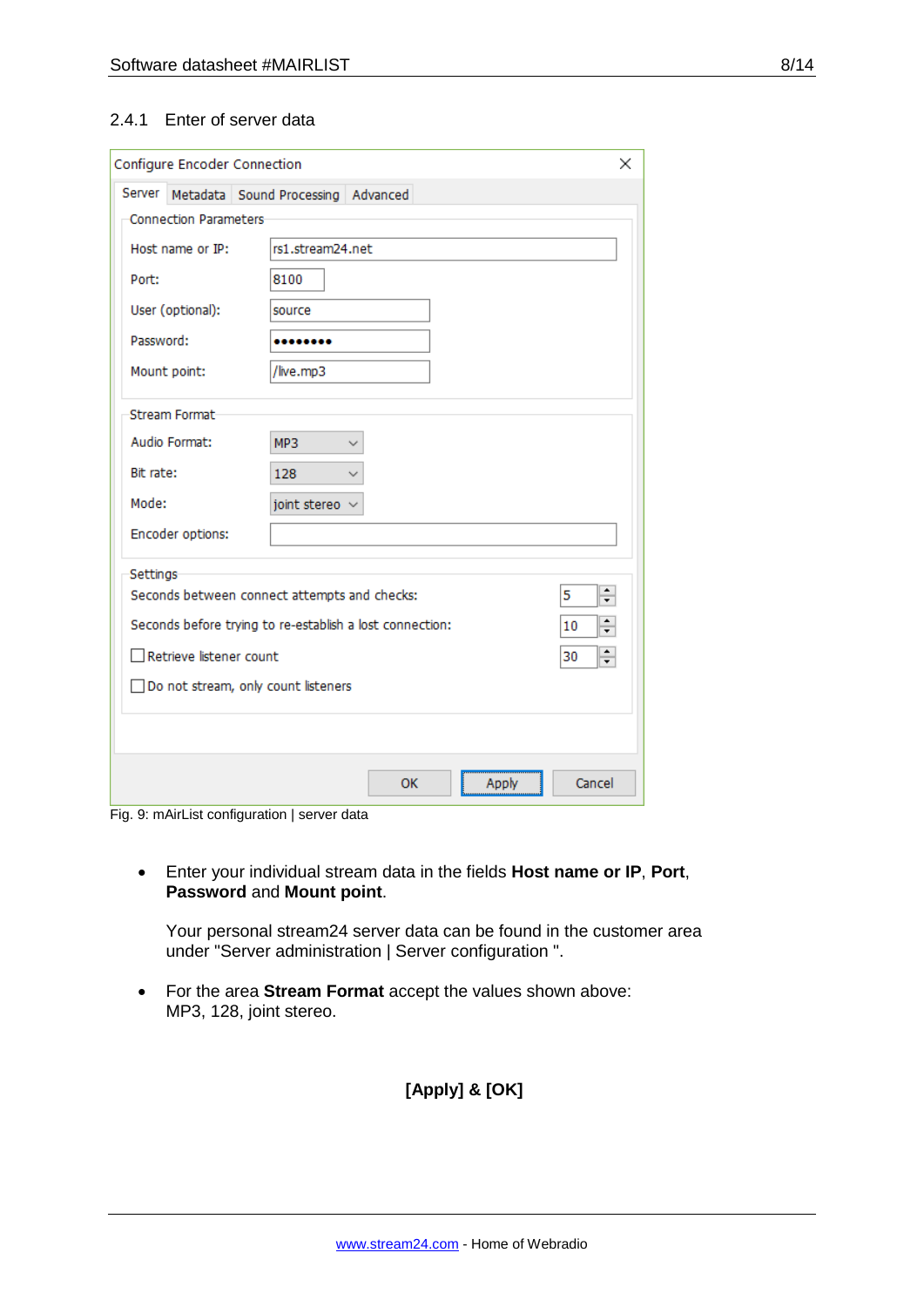## 2.4.2 Enter metadata

#### Then change to the "Metadata" tab:

| Configure Encoder Connection<br>× |                                                                                                                                             |        |  |  |  |  |  |
|-----------------------------------|---------------------------------------------------------------------------------------------------------------------------------------------|--------|--|--|--|--|--|
| Server                            | Metadata Sound Processing Advanced                                                                                                          |        |  |  |  |  |  |
| Stream Metadata                   |                                                                                                                                             |        |  |  |  |  |  |
| Title:                            | Radio Sunshine                                                                                                                              |        |  |  |  |  |  |
| URL:                              | http://your-website.com                                                                                                                     |        |  |  |  |  |  |
| Genre:                            | Various                                                                                                                                     |        |  |  |  |  |  |
| Description:                      |                                                                                                                                             |        |  |  |  |  |  |
| AIM:                              |                                                                                                                                             |        |  |  |  |  |  |
| IRC:                              |                                                                                                                                             |        |  |  |  |  |  |
| ICQ:                              |                                                                                                                                             |        |  |  |  |  |  |
|                                   | Stream is public (list in directories)                                                                                                      |        |  |  |  |  |  |
| Title Update                      |                                                                                                                                             |        |  |  |  |  |  |
| Log Format:                       | %a - %b                                                                                                                                     |        |  |  |  |  |  |
|                                   | (leave empty to disable title update)                                                                                                       |        |  |  |  |  |  |
| Delay (seconds):                  | ≑<br>0<br>Charset:<br>Automatic                                                                                                             |        |  |  |  |  |  |
| Item Type Filter:                 | $\boxtimes$ (not set)<br>$\sqrt{ }$ Music<br>☑ Voice Track<br>$\sqrt{ }$ News<br>☑ Weather<br>$\boxtimes$ Traffic<br>Advertising<br>Package | ۸<br>v |  |  |  |  |  |
|                                   | OK<br>Apply                                                                                                                                 | Cancel |  |  |  |  |  |

Fig. 10: mAirList configuration | metadata

- For **Title** enter the name of your web radio.
- Under **URL** you can enter the address of the radio homepage, not forgetting **http://** or **https://** at the beginning.
- **Genre,** this is where you can specify the kind of music of your radio.

## **[Apply] und [OK]**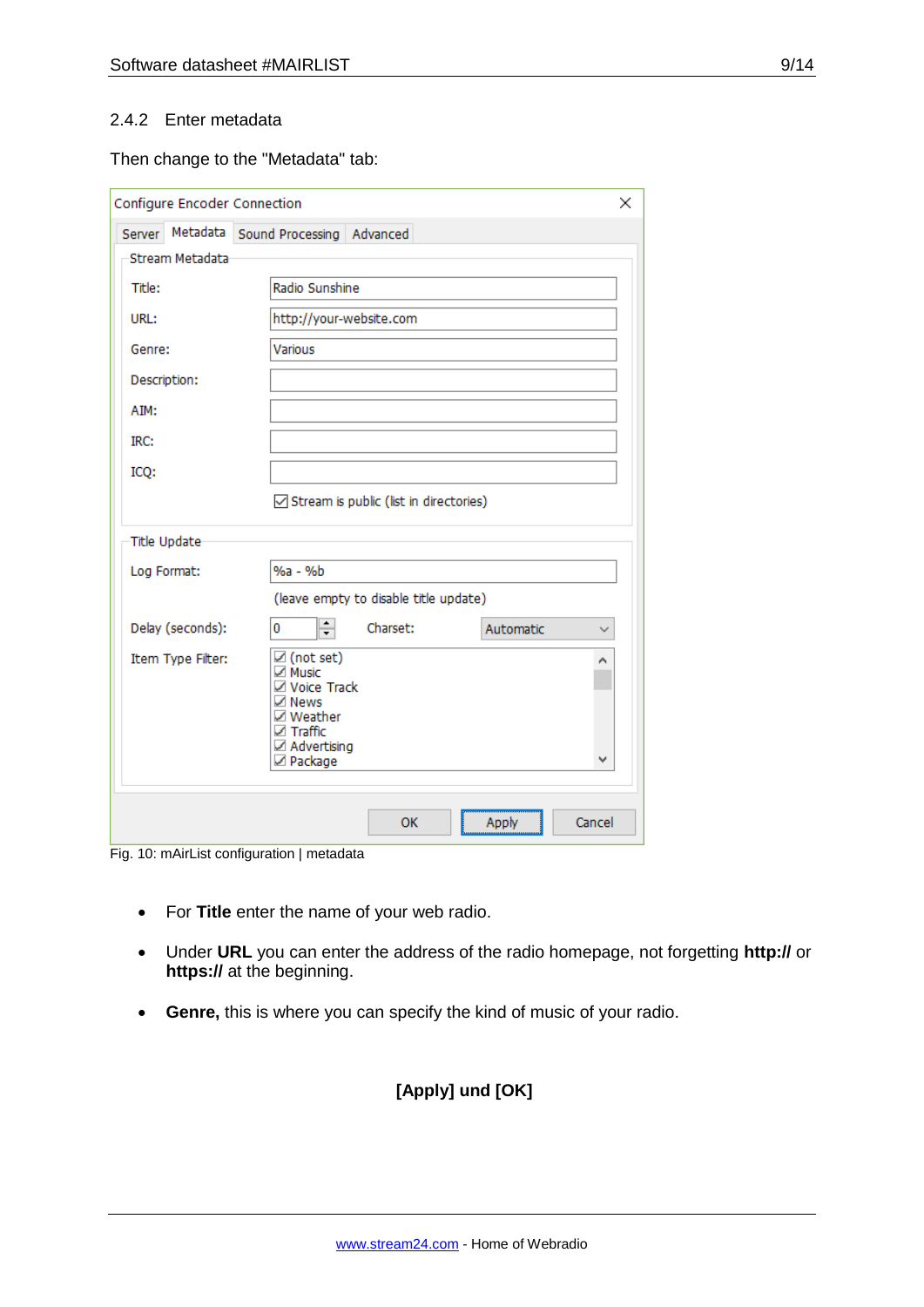## 2.4.3 Microphone signal options

On the tab "Options" the following settings must be done:

| <b>O</b> mAirList 6.1 Configuration                                                                                                                                                                                                                                                        |                                                                                                                                                                                                                                                                                                                                                                                                                                                                                                                                                                            |                  |                                                                                                                                                                                                          |      | п      | × |
|--------------------------------------------------------------------------------------------------------------------------------------------------------------------------------------------------------------------------------------------------------------------------------------------|----------------------------------------------------------------------------------------------------------------------------------------------------------------------------------------------------------------------------------------------------------------------------------------------------------------------------------------------------------------------------------------------------------------------------------------------------------------------------------------------------------------------------------------------------------------------------|------------------|----------------------------------------------------------------------------------------------------------------------------------------------------------------------------------------------------------|------|--------|---|
| - Welcome<br>$>$ Playlists<br>> Cartwall<br>$>$ GUI<br>- Audio Devices<br>> Audio Settings<br>Encoder<br>Remote Control<br>Databases<br><b>Background Scripts</b><br>Logging<br>- Actions<br><b>Voice Tracking</b><br>Regionalization<br>Stream Monitor<br>· Miscellaneous<br>$>$ Advanced | Options<br>Connections<br>Settings<br>Sample rate:<br>Ducking level (dB):<br>Ducking speed (ms):<br>High priority fade length (ms):<br>Silence detection level (dB):<br>Region count:<br>Options<br>Connect/disconnect encoder when switching ON AIR mode<br>Switch ON AIR mode when connecting/disconnecting encoder<br>П<br>○ Duck player volume while microphone is active<br>$\sqrt{\phantom{a}}$ Filter microphone signal from local playback<br>Local playback is pre-DSP<br>Mute local output during PFL<br>$\sqrt{}$ Forward song title updates of relayed streams | Sound Processing | 44100<br>÷<br>$-12$<br>$\blacktriangle$<br>200<br>$\overline{\phantom{0}}$<br>$\blacktriangle$<br>200<br>$\overline{\phantom{0}}$<br>$\blacktriangle$<br>$-12$<br>$\overline{\mathbf{r}}$<br>$\div$<br>o |      |        |   |
|                                                                                                                                                                                                                                                                                            |                                                                                                                                                                                                                                                                                                                                                                                                                                                                                                                                                                            |                  |                                                                                                                                                                                                          | Save | Cancel |   |

Fig. 11: mAirList configuration | encoder options

- [x] Duck player volume while microphone is active
- [x] Filter microphone signal from local playback

## **[Save] and quit configuration area**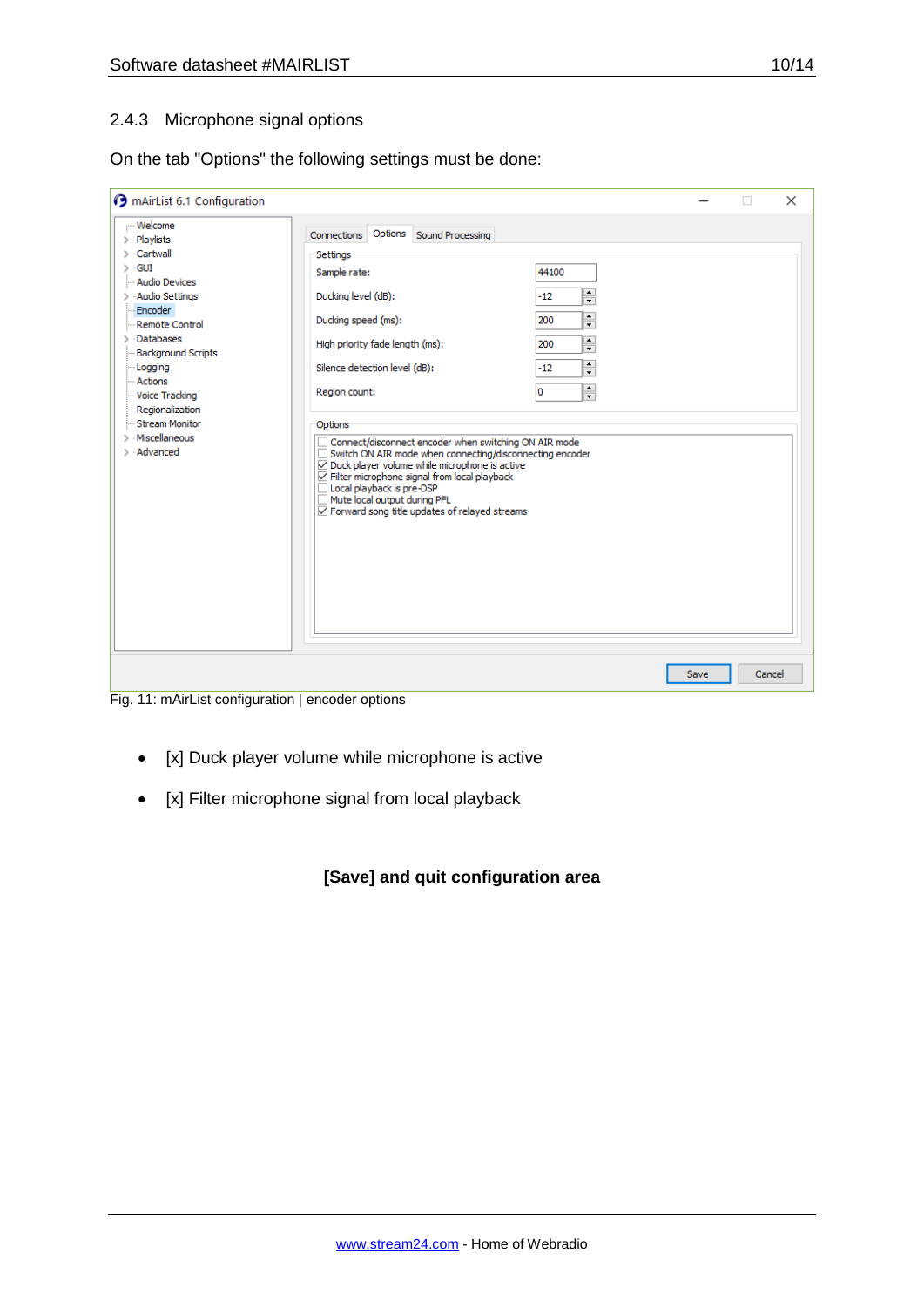## **3. Start broadcasting**

## 3.1 Run mAirList

Start mAirList Radio Automation ( $\Rightarrow$  Run in Demo-mode") over the icon on the desktop and you will get the following window:

|                                             | mAirList 6.1.9 Demo [ DEMO / 0 ] - (Untitled)        |                                       |                                                        |                                  |                                                      |                                                        | $\Box$<br>$\times$<br>$\overline{\phantom{0}}$ |
|---------------------------------------------|------------------------------------------------------|---------------------------------------|--------------------------------------------------------|----------------------------------|------------------------------------------------------|--------------------------------------------------------|------------------------------------------------|
| New<br>Open                                 | 昌<br>O<br>$\overline{\phantom{a}}$<br>Save<br>Insert | 厚<br>$\overline{\phantom{a}}$<br>Edit | $\circledcirc$<br>$\ddot{\bullet}$<br>Delete<br>Events | 业<br>E<br>Mix Editor<br>Cartwall | ₿<br>❼<br>$\overline{\phantom{a}}$<br>VT<br>mAirList |                                                        | MIC                                            |
| <b>ASSIST</b>                               | N<br><b>AUTO</b>                                     |                                       | E --------                                             | 0/00:00:00                       | ţi                                                   | <b>3</b> Offline                                       | Connect                                        |
| Time                                        | <b>Title/Artist</b>                                  |                                       |                                                        | Duration                         | End Li<br>Ramp                                       |                                                        |                                                |
|                                             |                                                      |                                       |                                                        |                                  |                                                      | $\overline{\mathbf{G}}$<br>$\bullet$<br>Refresh<br>Add | $\mathbbmss{z}$<br>Close                       |
|                                             |                                                      |                                       |                                                        |                                  |                                                      | <b>Recycle Bin</b>                                     | U                                              |
|                                             |                                                      |                                       |                                                        |                                  |                                                      | Title<br>Time                                          |                                                |
|                                             |                                                      |                                       |                                                        |                                  |                                                      |                                                        |                                                |
| $\bullet$<br>$\equiv$<br>$\blacksquare$     | 目<br>×<br>$\mathbf x$                                |                                       |                                                        | ON                               | <b>PFL</b><br>$\mathbb{N}$                           |                                                        |                                                |
| · (Untitled)                                | $\times$                                             |                                       |                                                        |                                  |                                                      |                                                        |                                                |
|                                             |                                                      |                                       |                                                        |                                  |                                                      |                                                        |                                                |
|                                             | 1                                                    |                                       | $\overline{2}$                                         |                                  | 3                                                    |                                                        |                                                |
|                                             |                                                      |                                       |                                                        |                                  |                                                      | <b>Recycle Bin</b>                                     |                                                |
|                                             |                                                      |                                       | - 11                                                   | $\blacktriangledown$             |                                                      |                                                        |                                                |
| $\begin{pmatrix} 1 \\ 1 \end{pmatrix}$<br>ы | ≙                                                    |                                       |                                                        | $\bigcap$                        |                                                      |                                                        |                                                |
|                                             |                                                      |                                       |                                                        |                                  |                                                      |                                                        | ON AIR<br>16:14:02                             |

Fig. 12: mAirList | main program window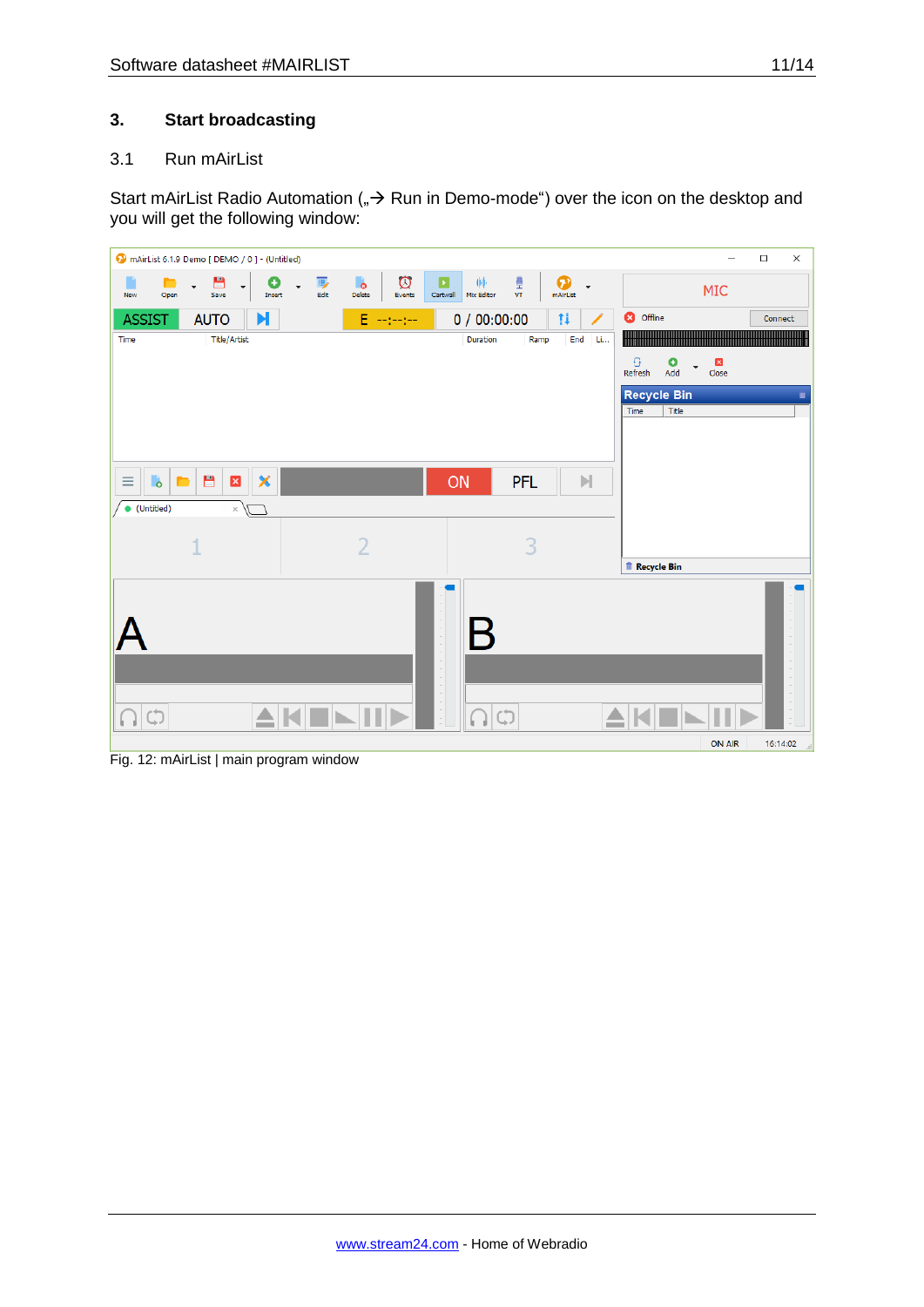## 3.2 Loading music tracks into playlist

Click on "Insert" and next on "File(s)" to look for some songs on your local hard disk and load them to the current playlist:

|                    | mAirList 6.1.9 Demo [ DEMO / 0 ] - (Untitled) |          |                    |                    |             |          |            |            |    |             |
|--------------------|-----------------------------------------------|----------|--------------------|--------------------|-------------|----------|------------|------------|----|-------------|
| <b>New</b><br>Open | ٣<br>$\mathbf{r}$<br>Save                     | Insert   | Edit               | ò<br><b>Delete</b> | Ø<br>Events | Cartwall |            | Mix Editor | VT | mAirList    |
| <b>ASSIST</b>      | File(s)<br>File on HTTP/FTP server            |          |                    |                    |             |          | 0/00:00:00 |            |    |             |
| Time               | <b>Title/Artist</b>                           | Playlist | Files as Container |                    |             |          |            | Duration   |    | End<br>Ramp |
|                    |                                               | Dummy    |                    |                    |             |          |            |            |    |             |

Fig. 13: mAirList | section top navigation bar

## 3.3 Start music playback

Activate the AUTO mode with a mouse click and start the playback as well:



Fig. 14: mAirList | playlist & decks

The music plays. you should be able now to hear it on your headphones or over the speakers.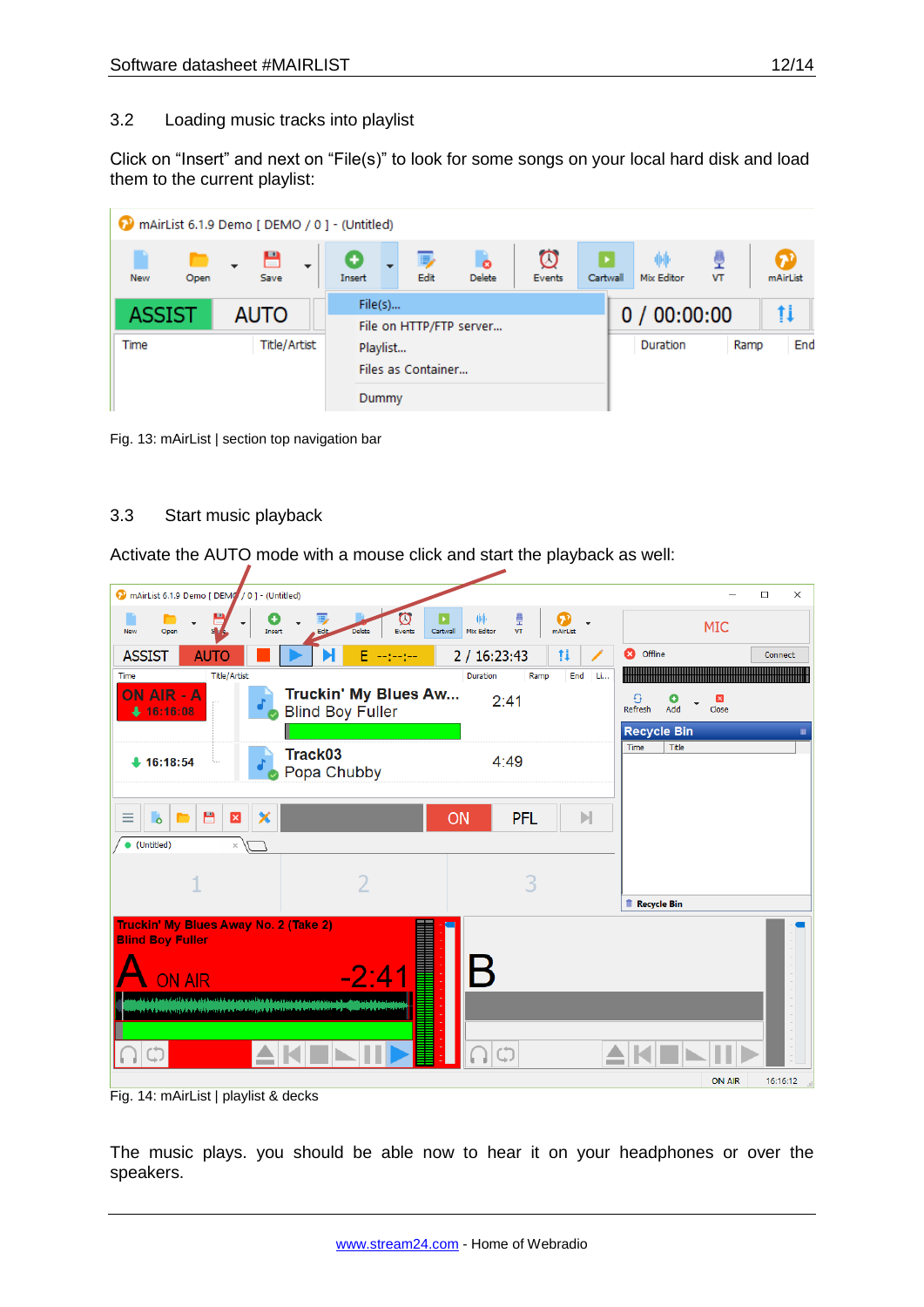#### 3.4 Stat the live stream



#### **Congratulations - you're broadcasting!**

You will get error messages at the bottom in the taskbar if you have entered wrong server data (e.g. bad password).

16:21:26: Error connecting to streaming server rs1.stream24.net:80/live.mp3: access denied (invalid password) (BASS error 2100) Fig. 16: section error taskbar

**Please note**: there can always only be one encoder connected with the server at the same time. If the server is already busy, no other DJ (whether a live DJ or the Auto-DJ) can broadcast simultaneously.

## 3.5 Live moderating / use of microphone



Fig. 17: Section microphone activated

Click on [MIC]. The background changes to red, so your microphone is now active and the music volume is lowered. Start your moderation!

**Important!** After each talking, click [MIC] again to turn off the microphone and to raise the music volume back.

Note: In the basic configuration presented here the microphone settings has been set in that way that your moderation is not audible for monitoring purposes via speakers or headphones. (See parameters on page 10)